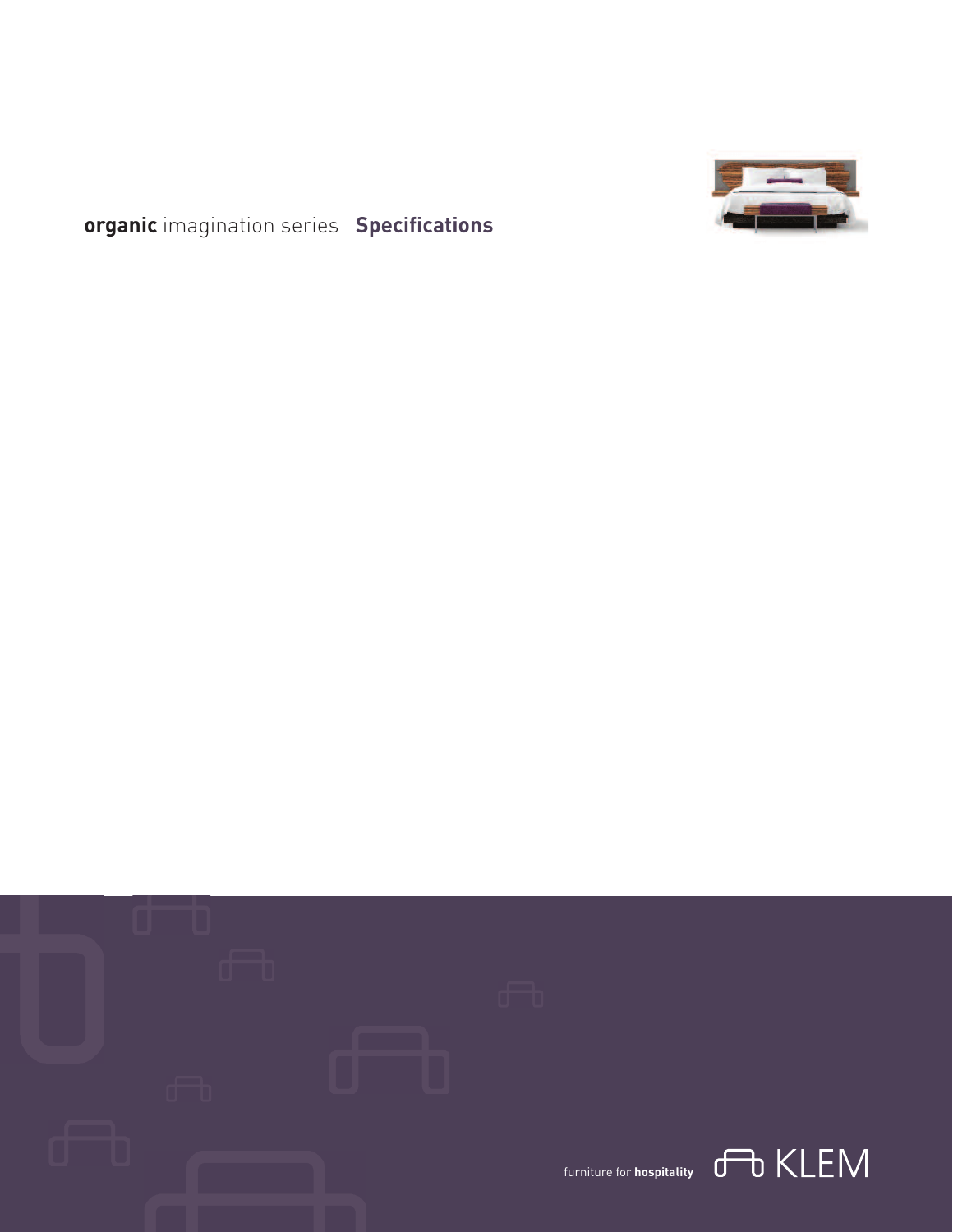



**King Headboard with Extensions** 18.25D 118W 30H

IE30118KH-A-01

**King Bed Base** 83D 82W 12H IE8283KBB-A-01



**Queen Headboard with Extensions** 18.25D 102W 30H IE30102QH-A-01



**Double Headboard with Extensions** 18.25D 96W 30H

IE3096DH-A-01



**Luggage Bench** 25D 60W 20H IE2560LBU-A-01



**King Headboard** 2.25D 80W 26H IE2680KH-A-01



**Nightstand** 18D 22W 24H IE1822NS-A-01



**Queen Headboard** 2.25D 60W 26H IE2660QH-A-01

**Queen Bed Base** 83D 66W 12H IE6683QBB-A-01



**Luggage Bench** 22D 42W 22H IE2242LBU-A-01



**Double Bed Base** 83D 60W 12H IE6083DBB-A-01

**Double Headboard** 2.25D 55W 26H IE2655DH-A-01



**Nightstand** 18D 22W 24H IE1822NS-A-02



**Luggage Bench** 22D 42W 22H IE2242LBU-A-02



klemhospitality.com 800.798.5536

225 Clay Street 812.482.3204 **O** 812.326.2300 **F**

Jasper, Indiana 47546

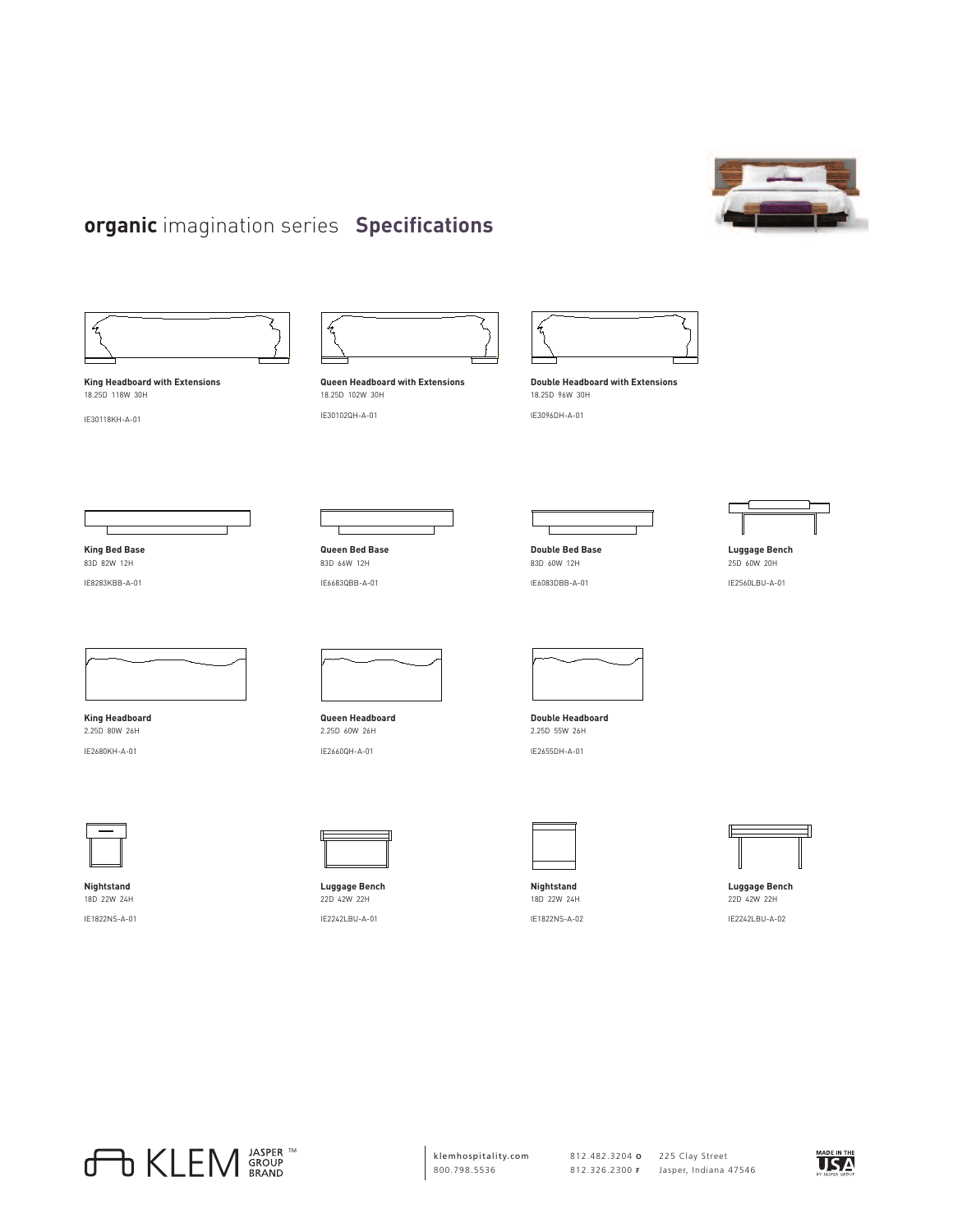



**Shelf** 9.5D 20W 16.5H

**Vanity** 24.18D 66.25W 33.25H IE2466VB-A-01





**Communal Table** 42D 84W 42H IE4284DKT-A-03



**Credenza** 22D 60W 30H IE2260TVS-A-01-L (shown) IE2260TVS-A-01-R (opposite)



**Buffet Credenza** 18D 48W 34H IE1848CT-A-01



**Nesting End Tables** 15D 20W 24H (at left) 24D 15W 14H (at right)

HX1520ET-A-01 (at left) HX2415ET-A-01 (at right)





**Coffee Table** 24D 36W 16.25H IE2436CT-A-01



20D 20W 18H (at right)

IE1429ST-A-01 (at left) IE2020LBU-A-01 (at right)